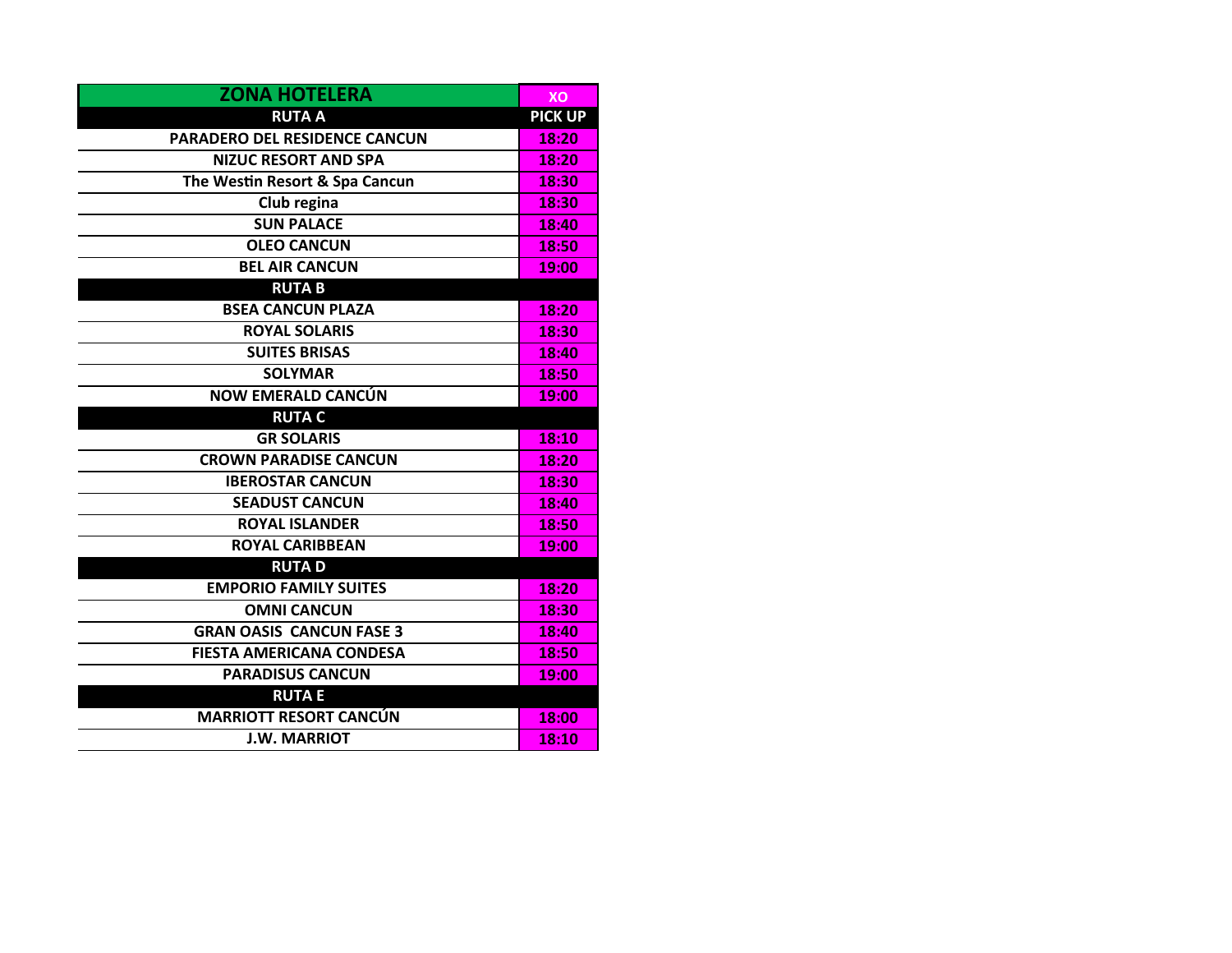| <b>HARD ROCK HOTEL CANCUN</b>                    | 18:20 |
|--------------------------------------------------|-------|
| <b>SECRETS THE VINE CANCUN</b>                   | 18:30 |
| <b>SANDOS CANCUN LIFESTYLE RESORT</b>            | 18:40 |
| <b>GOLDEN PARNASSUS RESORT &amp; SPA</b>         | 18:50 |
| <b>RITZ CARLTON</b>                              | 19:00 |
| <b>RUTAF</b>                                     |       |
| <b>ROYAL SANDS</b>                               | 18:00 |
| <b>OCCIDENTAL TUCANCUN</b>                       | 18:10 |
| Live Aqua Cancun                                 | 18:20 |
| <b>WESTIN LAGUNAMAR OCEAN</b>                    | 18:30 |
| PARK ROYAL BEACH CANCUN                          | 18:40 |
| <b>CANOPY BY HILTON CANCUN LA ISLA</b>           | 18:50 |
| <b>RUTA G</b>                                    |       |
| <b>MELODY MAKER</b>                              | 18:00 |
| <b>BEACH PALACE</b>                              | 18:10 |
| NYX PICK UP EN BEACH PALACE                      | 18:20 |
| <b>Flamingo Cancun</b>                           | 18:30 |
| <b>HYATT ZILARA</b>                              | 18:40 |
| <b>RUTAH</b>                                     |       |
| PANAMÁ JACK CANCUN                               | 18:10 |
| <b>GRAND PARK ROYAL CANCUN CARIBE</b>            | 18:20 |
| <b>SUNSET ROYAL BEACH RESORT</b>                 | 18:30 |
| <b>LE BLANC</b>                                  | 18:40 |
| <b>RUTA I</b>                                    |       |
| <b>ROYALTON SUITES CANCUN</b>                    | 18:00 |
| <b>KRYSTAL CANCUN</b>                            | 18:10 |
| <b>KRYSTAL GRAND CANCUN</b>                      | 18:20 |
| <b>HYATT ZIVA</b>                                | 18:30 |
| FIESTA AMERICANA CORAL BEACH PICKUP EN LA ARCADA | 18:40 |
| <b>BASE XCARET.</b>                              |       |
| <b>BASE XCARET</b>                               | 18:00 |
| <b>RIU CANCUN</b>                                | 18:10 |
| <b>RIU PALACE LAS AMERICAS</b>                   | 18:20 |
| FIESTA AMERICANA VILLAS CANCUN                   | 18:30 |
| <b>RUTA J</b>                                    |       |
| <b>CORAL MAR</b>                                 | 18:20 |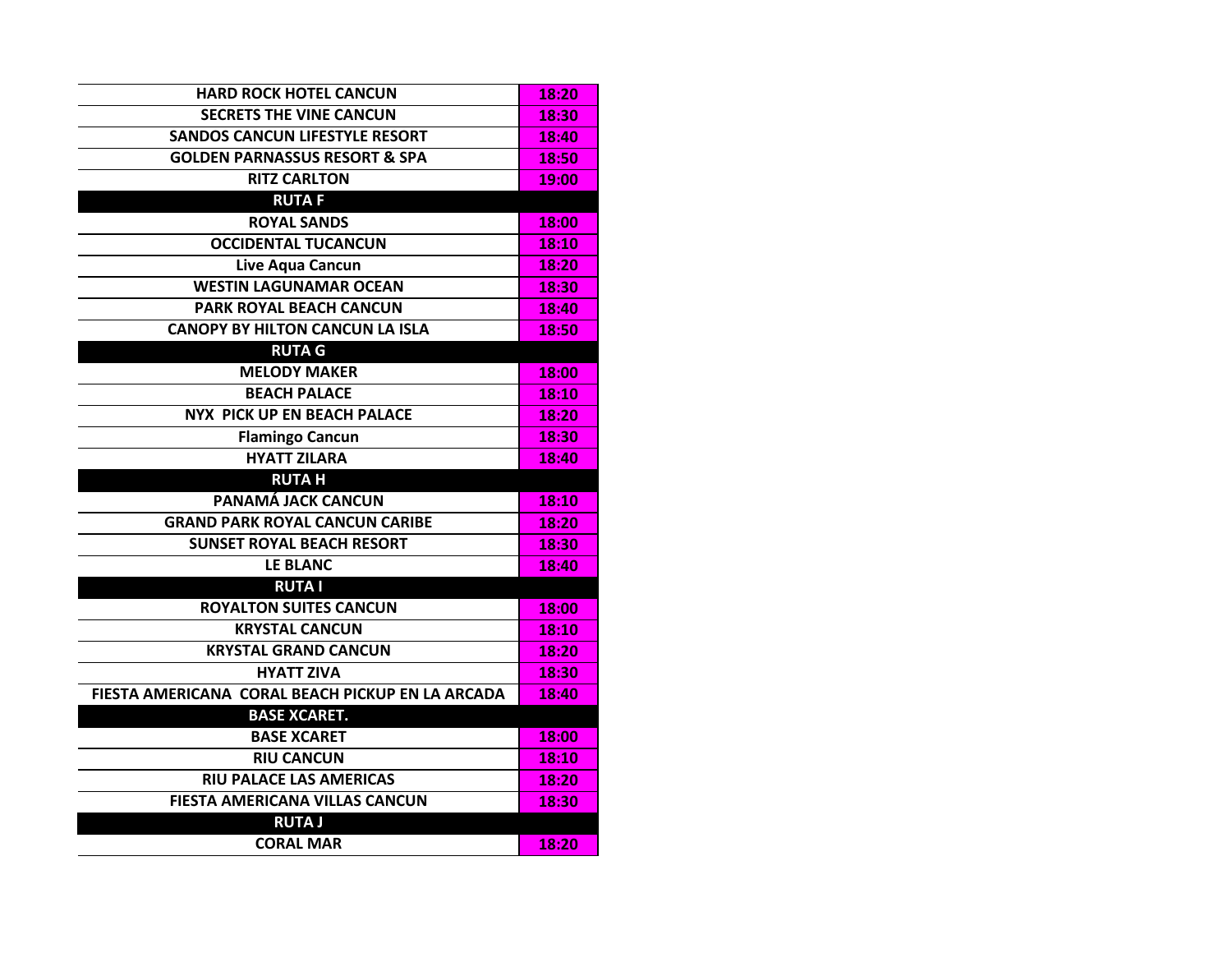| <b>DREAMS SANDS CANCUN</b>                          | 18:30 |
|-----------------------------------------------------|-------|
| <b>BEACHSCAPE KINHA PICK UP PARADERO BUS</b>        | 18:40 |
| <b>PRESIDENTE INTER-CONTINENTAL -PARADERO BUSES</b> | 18:50 |
| <b>SUNSET MARINA RESORT</b>                         | 18:10 |
| <b>DOS PLAYAS</b>                                   | 17:40 |
| <b>RUTAK</b>                                        |       |
| <b>RIU PENINSULA CANCUN</b>                         | 17:50 |
| <b>RIU CARIBE</b>                                   | 18:00 |
| <b>OASIS PALM BEACH</b>                             | 18:30 |
| <b>OCCIDENTAL COSTA CANCUN</b>                      | 18:40 |
| <b>AQUAMARINA CANCUN</b>                            | 18:50 |
| <b>OCEAN HOTEL &amp; SPA</b>                        | 19:00 |
| <b>RUTAL</b>                                        |       |
| <b>TEMPTATION</b>                                   | 18:00 |
| <b>CANCUN BAY RESORT</b>                            | 18:10 |
| <b>REAL INN CANCUN BY CAMINO REAL</b>               | 18:00 |
| <b>CASA MAYA</b>                                    | 18:10 |
| <b>RUTA M</b>                                       |       |
| <b>THE ROYAL CANCUN</b>                             | 18:20 |
| <b>OCEAN VIEW CANCUN ARENAS</b>                     | 18:20 |
| <b>IMPERIAL LAS PERLAS</b>                          | 18:30 |
| HOTEL RENAISSANCE CANCUN RESORT AND MARINA          | 17:40 |
| PLAZA MARINA PUERTO CANCUN                          | 17:50 |
| <b>RUTA N</b>                                       |       |
| <b>DREAMS VISTA CANCUN</b>                          | 18:00 |
| <b>MUELLE ULTRAMAR PTO JUAREZ</b>                   | 18:10 |
| ALL RITMO CANCUN RESORT & WATERPARK                 | 18:20 |
| <b>VILLAS DEL PALMAR</b>                            | 18:30 |
| <b>RUTA O</b>                                       |       |
| <b>TRS CORAL</b>                                    | 17:50 |
| <b>PALLADIUM COSTA MUJERES</b>                      | 17:55 |
| <b>MAJESTIC ELEGANCE COSTA MUJERES</b>              | 18:00 |
| <b>CATALONIA COSTA MUJERES</b>                      | 18:10 |
| PLANET HOLLYWOOD BEACH RESORT CANCUN                | 18:20 |
| <b>RIU PALACE COSTA MUJERES</b>                     | 18:30 |
| <b>RIU DUNAMAR</b>                                  | 18:40 |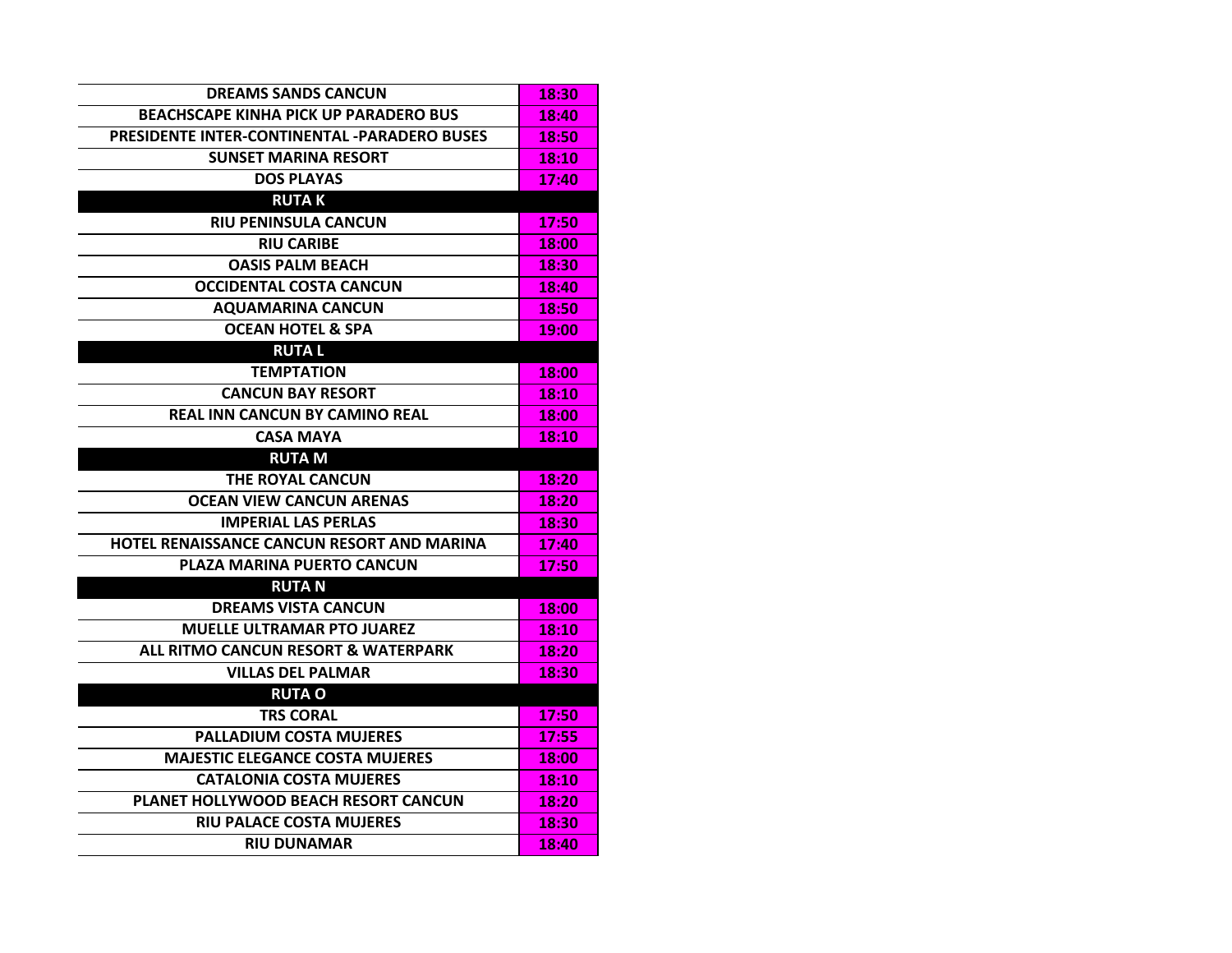| <b>RUTAP</b>                             |       |
|------------------------------------------|-------|
| <b>BELOVED</b>                           | 17.45 |
| <b>EXCELLENCE PYA MUJERES</b>            | 17:55 |
| <b>FINEST PLAYA MUJERES</b>              | 18:05 |
| <b>ATELIER LOBBY ESTUDIO</b>             | 18:15 |
| <b>ATELIER LOBBY ATELIER</b>             | 18:25 |
| <b>DREAMS PLAYA MUJERES</b>              | 18:35 |
| <b>SECRETS PLAYA MUJERES</b>             | 18:45 |
| <b>CENTRO CANCUN.</b>                    |       |
| <b>ADHARA HACIENDA CANCUN</b>            | 18:00 |
| <b>HOSTEL AGUA Y FUEGO</b>               | 18:10 |
| <b>WYNDHAM GARDEN CANCUN</b>             | 18:20 |
| <b>OASIS SMART</b>                       | 18:30 |
| <b>KRYSTAL URBAN CANCUN CENTRO</b>       | 18:40 |
| <b>FOUR POINTS BY SHERATON CANCUN</b>    | 18:50 |
| <b>MARRIOTT COURTYARD</b>                | 19:00 |
| <b>COMFORT INN CANCUN</b>                | 19:00 |
| <b>CITY EXPRESS PLUS CANCUN</b>          | 19:20 |
|                                          |       |
| <b>NORTES</b>                            |       |
| <b>Haven Riviera Cancun</b>              | 18:40 |
| <b>MOON PALACE LOBBY GRAND</b>           | 18:50 |
| <b>MOON PALACE SUNRISE</b>               | 19:00 |
| <b>MOON PALACE NIZUC</b>                 | 19:10 |
| <b>DREAMS NATURA RESORT AND SPA</b>      | 18:20 |
| ROYALTON RIVIERA CANCÚN                  | 18:30 |
| <b>SECRETS SILVERSANDS</b>               | 18:00 |
| <b>AZUL BEACH RIVIERA CANCUN</b>         | 18:10 |
| <b>ZOETRY PARAISO DE LA BONITA</b>       | 18:20 |
| <b>CROWN PARADISE CLUB RIVIERA MAYA</b>  | 18:30 |
| <b>MARGARITAVILLE ISLAND</b>             | 18:40 |
| <b>DESIRE BAHIA PETEMPICH</b>            | 18:50 |
| <b>BREATHLESS RIVIERA CANCUN</b>         | 19:00 |
| <b>OCEAN CORAL &amp; TURQUESA BY H10</b> | 18:20 |
| <b>NOW SAPPHIRE</b>                      | 18:30 |
| <b>DREAMS RIVIERA CANCUN</b>             | 18:40 |